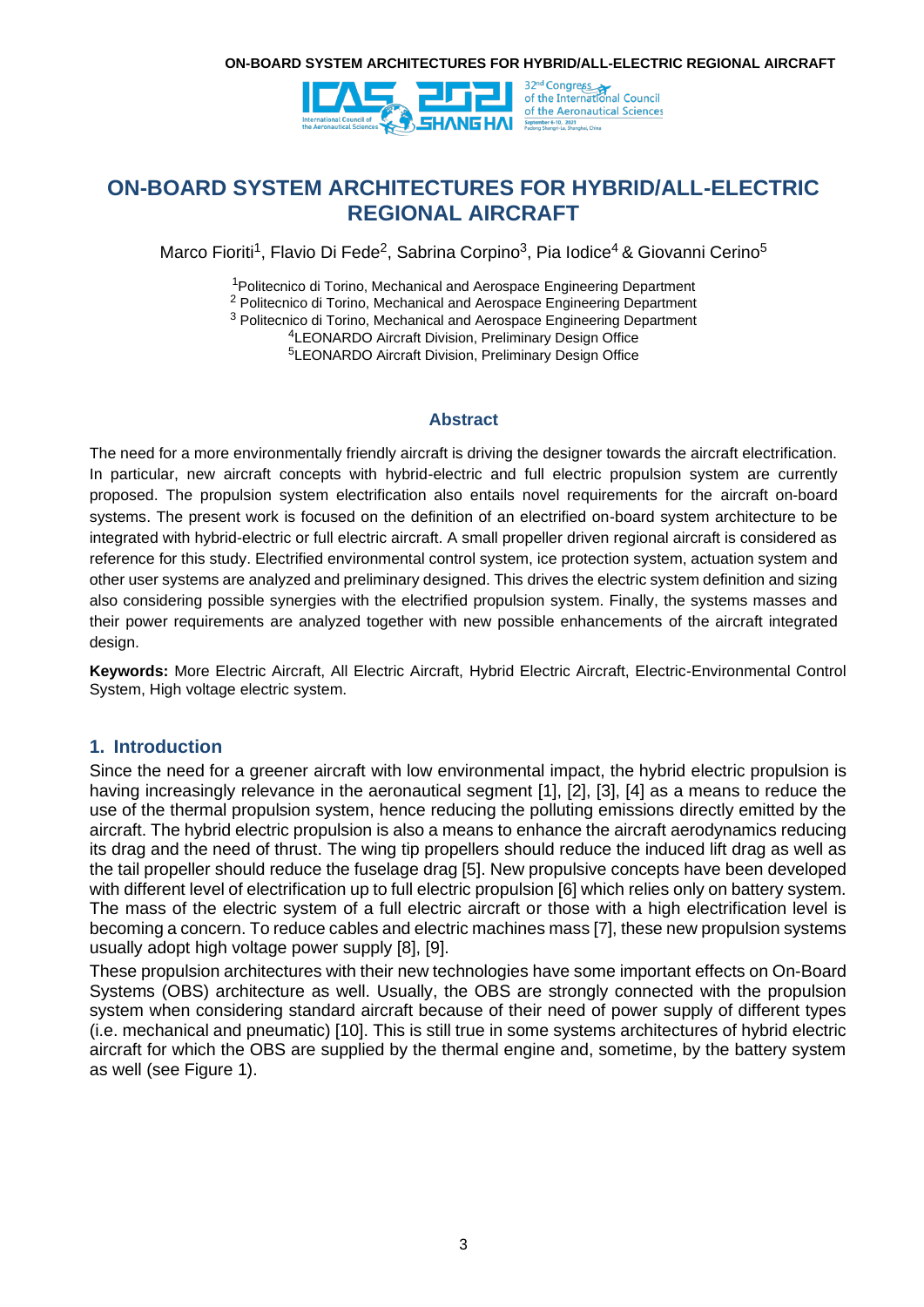**ON-BOARD SYSTEM ARCHITECTURES FOR HYBRID/ALL-ELECTRIC REGIONAL AIRCRAFT**



<span id="page-1-0"></span>Figure 1 Example of architecture of Electric Power Generation and Distribution system for hybrid electric aircraft

For those configurations, the thermal engines are usually downsized and the electric motors, supplied by the battery system, have to provide the remaining necessary thrust. Using such propulsive architecture, the OBS should be optimized to avoid the overload of the downsized thermal engine. To efficiently extract the power from the thermal engine, the bleedless technology should be considered. The use of the compressed air from engine compressors reduces the engine efficiency more than the same power extracted mechanically [11] [12]. This leads to the use of More Electric Aircraft (MEA) and All Electric Aircraft (AEA) architectures for the OBS.

Moreover, when the hybrid electric propulsion system has to provide the maximum thrust (e.g., during takeoff and climb) depending on its architecture, the OBS may be supplied by batteries. This is also the case of the full electric aircraft (see [Figure 2\)](#page-1-1) for which, the only way to provide power to the OBS is by means of batteries. Therefore, also for these propulsion architectures the use of MEA and AEA OBS architectures is necessary.



<span id="page-1-1"></span>Figure 2 Example of architecture of Electric Power Generation and Distribution system for a full electric aircraft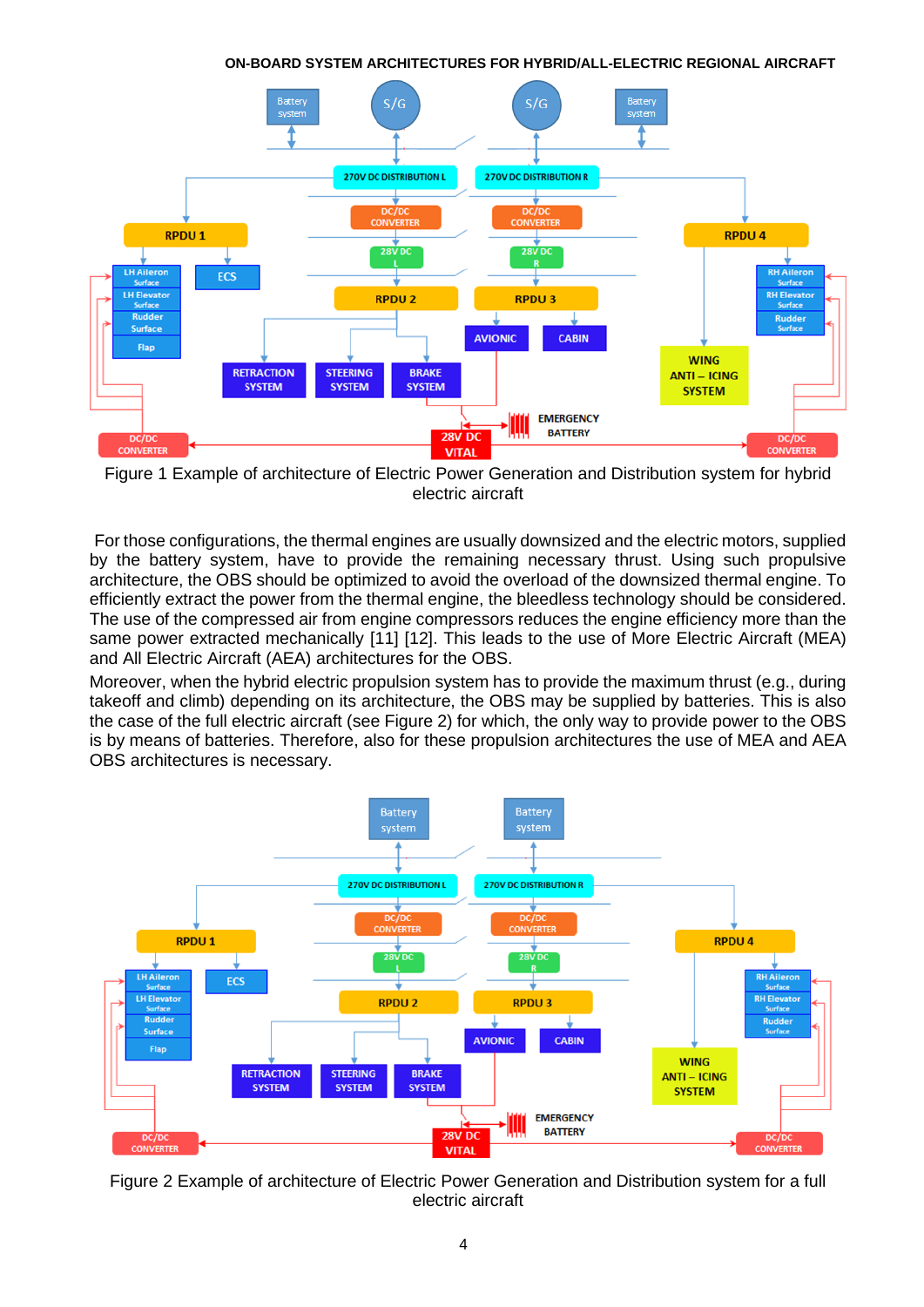Therefore, it is worth noting that the electrification of the propulsion system leads to the electrification of the OBS. Moreover, since the OBS are supplied by downsized thermal engine and/or by battery system, their efficiency should be increased in order to reduce their power requirement [13] [14].

This paper deals with the definition of a suitable OBS architecture for aircraft with electrified propulsion system. The study is focused on a regional turboprop platform that could be considered the first aircraft class that can benefit from propulsion electrification. In particular, the hybrid-electric twin turboprop aircraft developed in the PROSIB (*PROpulsione e Sistemi IBridi per velivoli ad ala fissa e rotante* – Hybrid propulsion and systems for fixed and rotary wing aircraft) project is selected as test case.

The aircraft systems that are most affected by the necessary electrification are: the Electric Power and Generation System (EPGDS), the pneumatic system, the Environmental Control System (ECS), the Ice Protection System (IPS), the Flight Control System (FCS). For each of the above systems the following variables have been identified:

- EPGDS: voltage typology and level. Considering the amount of power required, the increase in voltage is envisaged. For full electric propulsion aircraft, the use of direct current busses is provided to directly connect batteries and OBS.
- Pneumatic system, ECS and IPS: use of bleed air. In hybrid propulsion aircraft the use of bleed air is limited because of the smaller thermal engine. For full electric aircraft, the pneumatic system should be bleedless due to the absence of a thermal engine. The pneumatic power needed by ECS is provided through dedicated centrifugal compressors driven by electric motors (see Fig.2) [15], [16].
- FCS: use of electric actuators [17].
- Fuel System: reduced number of tanks up to its complete removal for full electric propulsion.
- APU: use and typology. The APU (Auxiliary Power Unit) play an important role in hybrid propulsion aircraft. It is used both for batteries recharge and to supply power to electric motors during power demanding phases (i.e. take off, climb) [18]. For full electric propulsion, the APU can be replaced by auxiliary batteries.

After a brief description of the reference aircraft, the main important OBS are defined and sized. At the end of this section the global results are provided. Before conclusions, a further section is dedicated to the implementation of a MDO workflow for hybrid electric aircraft design within the AGILE4.0 research project as future enhancement of the present study.

## **2. Design of user systems for aircraft with electrified propulsion**

The study is focused on the regional turboprop platform developed within the Italian national research program PROSIB as already mentioned in Section [1.](#page-0-0) The reference hybrid aircraft mounts two gas turbine (GT) engines symmetrically located at the tip of the wing, and eight electric motor (EM) providing for the distributed propulsion [\(Figure 3\)](#page-2-0). The thermal engines and the electric motors are connected together by means of electric motor/generators.

<span id="page-2-0"></span>

Figure 3: PROSIB Hybrid propulsion aircraft developed by University of Naples.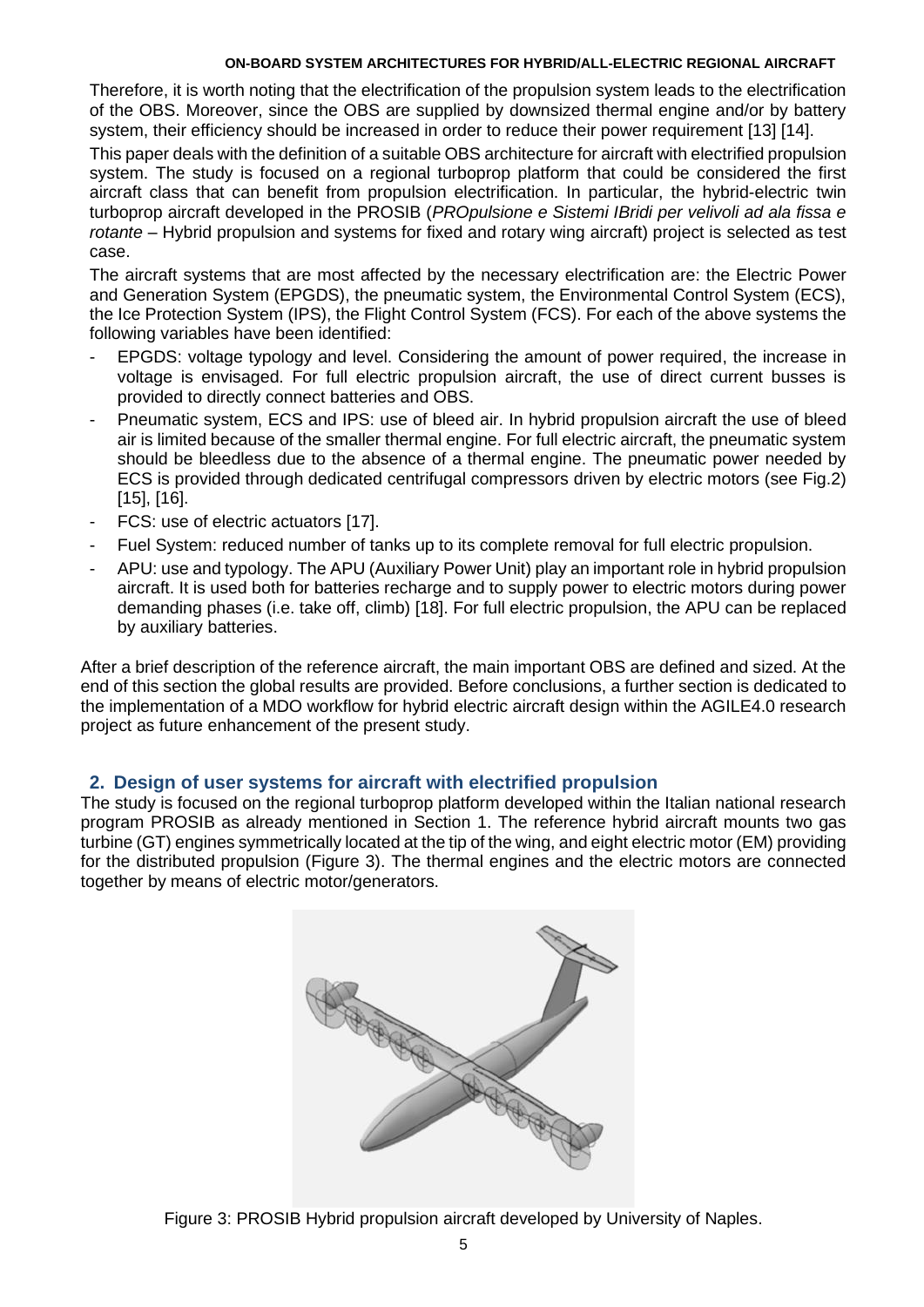The main characteristics of the hybrid aircraft are reported in [Table 1:](#page-3-0)

<span id="page-3-0"></span>

| Aircraft characteristic       |                   |  |  |
|-------------------------------|-------------------|--|--|
| Number of passengers          | 40                |  |  |
| Number of crew member         | 3                 |  |  |
| Power thermal engine (GT)     | 2008.2 kW         |  |  |
| Number of thermal engine (GT) | 2                 |  |  |
| Electric motor power (EM)     | 416 kW            |  |  |
| Number of electric motor (EM) | 8                 |  |  |
| <b>Dimensions</b>             |                   |  |  |
| Wing surface                  | 44.71 $m2$        |  |  |
| Wing span                     | 24.57 m           |  |  |
| Fuselage length               | 22.67 m           |  |  |
| Fuselage diameter             | 2.865 m           |  |  |
| Propeller diameter GT         | 3.93 <sub>m</sub> |  |  |
| Propeller diameter EM         | 1.37 m            |  |  |
| <b>Performance</b>            |                   |  |  |
| Mach cruise                   | 0.4               |  |  |
| Cruise altitude               | 6096 m            |  |  |
| Ceiling OEI                   | 4627 m            |  |  |
| Ceiling AEO                   | 7620 m            |  |  |
| Take-off run                  | 785 m             |  |  |
| Landing run                   | 978 m             |  |  |
| <b>Design masses</b>          |                   |  |  |
| <b>MTOM</b>                   | 22455 kg          |  |  |
| <b>OEM</b>                    | 16598 kg          |  |  |
| Maximum fuel capacity         | 2114 kg           |  |  |

Table 1 Hybrid aircraft characteristic

All onboard systems are electrically powered to meet the AEA configuration. [Figure 4](#page-3-1) shows the general scheme of the system architecture used for this test case. Compared to more traditional AEA architecture, the thermal APU is replaced with the battery system that also provide for engine starting. In this way the overall system complexity is a little reduced. Therefore, when the aircraft is on ground with the thermal engines switched off for long time, an external electrical source provided by the airport service is considered.



<span id="page-3-1"></span>Figure 4 Onboard system scheme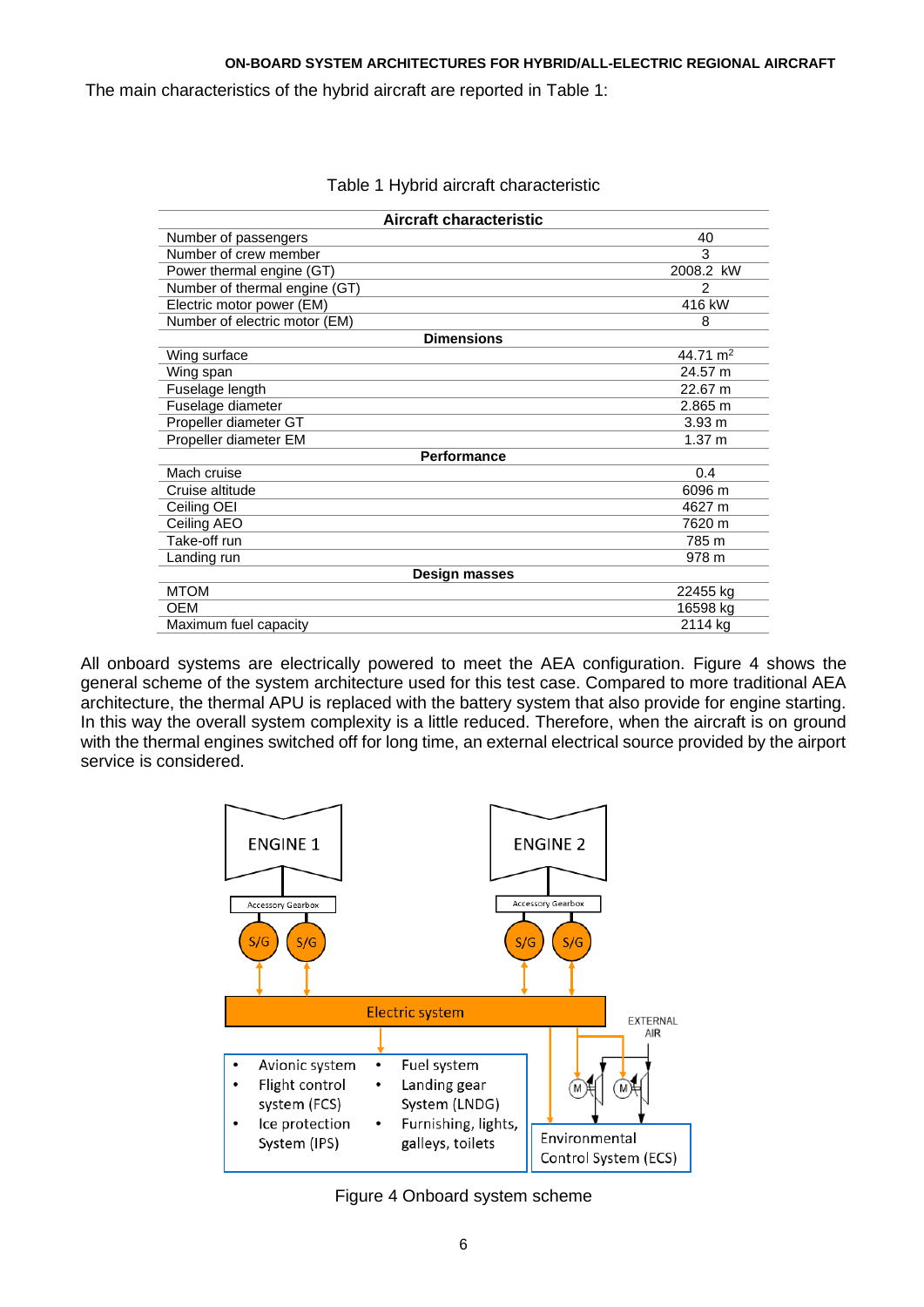The onboard systems which are mostly affected by the hybrid-electric propulsion system are described below.

## 2.1 Ice Protection System (IPS)

For the reference aircraft, it is decided to use Electro-Mechanical Expulsion Deicing System (EMEDS) for the wing and horizontal tail [\(Figure 5\)](#page-4-0) in order to reduce the power required by the IPS. As an alternative of the power demanding electrothermal system, the EMEDS system uses electromechanical actuators installed in the leading edge of the surface to be de-iced. During the de-ice cycle, an electrical impulse is sent to the actuator, generating opposite electromagnetic fields that cause the shape to change abruptly. This change of shape is transmitted to the surface making it flex and vibrate at very high frequencies thus causing the detachment of the accumulated ice [19]. This system required only a small amount of power of the typical IPS system (i.e. electrothermal or aerothermal) and, above all, it does not require any bleed air from the propulsion system.



Figure 5 Electro-Mechanical Expulsion Deicing System *[19]*

<span id="page-4-1"></span><span id="page-4-0"></span>Instead, small utilities (sensors, propellers, air intake and windshield) are protected from ice using the traditional electrothermal system. The electrical power required for the IPS system is shown in [Table](#page-4-1)  [2.](#page-4-1) The estimated mass of the EMEDS is 116 kg.

| <b>Surface</b>                   | <b>IPS type</b> | Electric power [kW] |
|----------------------------------|-----------------|---------------------|
| Wing + horizontal tail           | <b>EMEDS</b>    | 0.25                |
| Propeller (GT e EM)              | electrothermal  | 9.05                |
| Air intake                       | electrothermal  | 5.63                |
| Sensors                          | electrothermal  | 2.2                 |
| Windshields                      | electrothermal  | 5.66                |
| <b>Total electric power [kW]</b> |                 | 22.79               |

| Table 2 IPS results |  |
|---------------------|--|
|---------------------|--|

# 2.2 Environmental Control System (ECS)

In the AEA configuration, the system is equipped with dedicated electric compressors (e-ECS) to generate the pneumatic power. It is assumed that a two-wheel bootstrap air cycle machine (ACM) will be used [\(Figure 6\)](#page-5-0). This type of ACM consists of the compressor and the turbine connected to a transmission shaft. Instead, the secondary flow fan receives mechanical power from a dedicated electric motor. For safety reason, the ACM is redundant.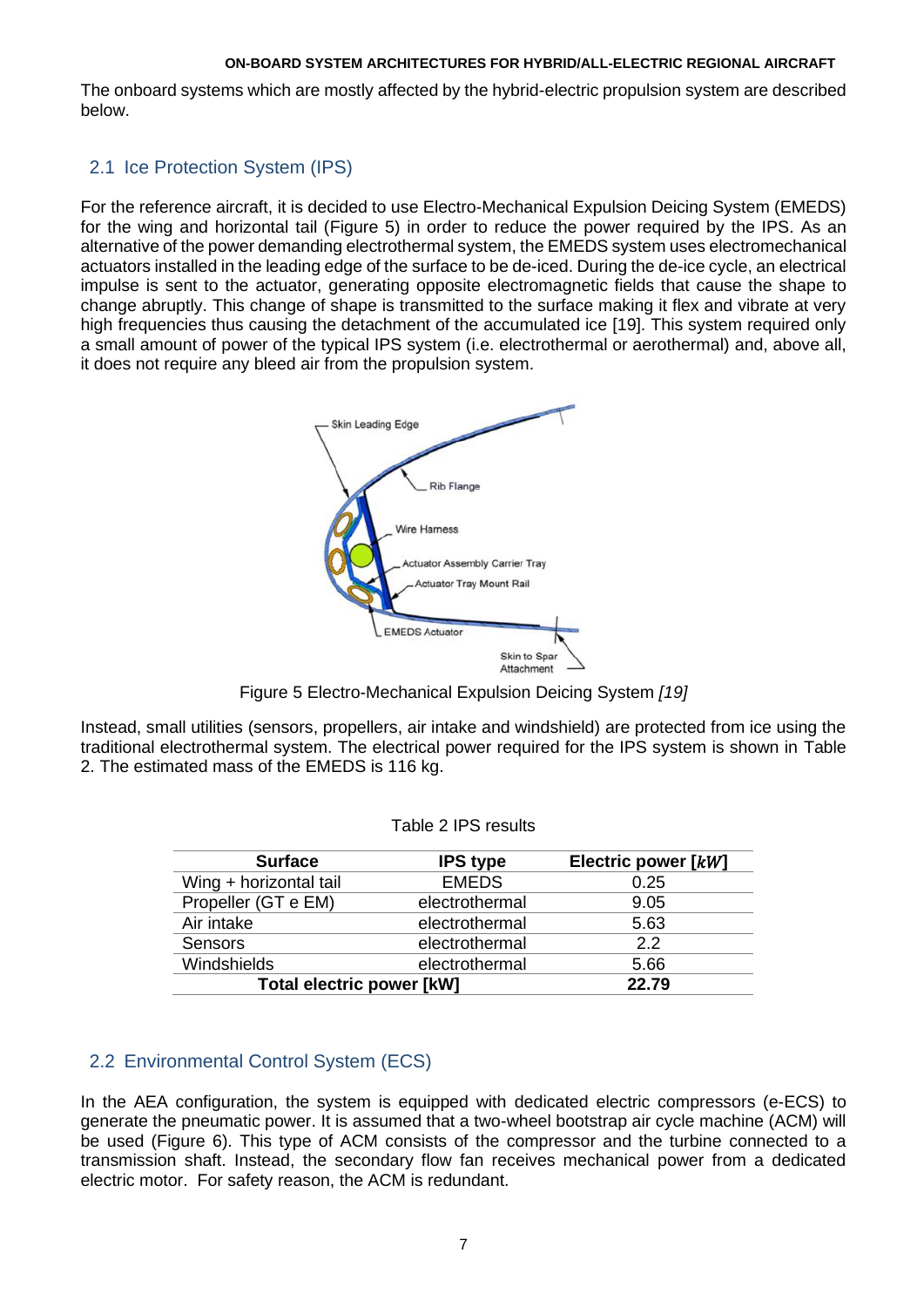



<span id="page-5-0"></span>To evaluate the power budget of the e-ECS system, it is necessary to consider the following sizing conditions:

- Case 1: hot day with maximum number of passengers and day flight at sea level;
- Case 2: cold day with minimum number of passengers and night flight at sea level;
- Case 3: hot day with the maximum number of passengers and day flight at the ceiling altitude;
- Case 4: cold day with minimum number of passengers and night flight at the ceiling altitude;

The overall results in terms of power budget and mass budget are presented in [Table 3.](#page-5-1)

<span id="page-5-1"></span>

| Table 3 e-ECS results     |                                           |                                                 |                                          |                                                |
|---------------------------|-------------------------------------------|-------------------------------------------------|------------------------------------------|------------------------------------------------|
|                           | Case 1<br>hot day<br>$ISA+25$<br>(ground) | Case 2<br>cold day<br><b>ISA-35</b><br>(ground) | Case 3<br>hot day<br>$ISA+25$<br>(FL250) | Case 4<br>cold day<br><b>ISA-20</b><br>(FL250) |
| Total electric power [kW] | 60.56                                     | 31.61                                           | 25                                       | 49.30                                          |
| Total airflow [kg/s]      | 0.4572                                    | 0.3784                                          | 0.2048                                   | 0.3997                                         |
| e-ECS mass [kg]           |                                           | 198                                             |                                          |                                                |

The e-ECS is particularly suitable for hybrid electric / full electric aircraft since it does not need any pneumatic power from engine compressors as for traditional ECS. The e-ECS is completely bleedless and more efficient than traditional system [11].

# 2.3 Flight Control System (FCS)

For the reference aircraft, a Fly-By-Wire architecture is chosen, therefore, the aircraft control is assigned to onboard computers that manage the inputs from the pilot and sensors and drive the mobile surfaces. Considering that the overall systems architecture is electrical and the additional mass of a complete hydraulic system, an electric actuation system is selected. Electromechanical actuators (EMA) with a power supply voltage of 270 V DC are used to move the primary flight controls. The control surfaces identified for the reference aircraft are given in [Table 4.](#page-5-2) Due to the presence of distributed propulsion, it has been chosen not to use the leading-edge slat.

<span id="page-5-2"></span>

|                                | Aileron | <b>Elevator</b>                              | Rudder | <b>Spoiler</b> | <b>Flap</b> |
|--------------------------------|---------|----------------------------------------------|--------|----------------|-------------|
| Number of mobile surfaces      |         |                                              |        |                |             |
| Actuator number (each surface) |         |                                              |        |                |             |
| Actuator type                  | FMA     | EMA                                          | EMA    | EMA            | e-PCU       |
| Supply voltage                 |         | 270 V DC 270 V DC 270 V DC 270 V DC 270 V DC |        |                |             |

#### Table 4 Control surfaces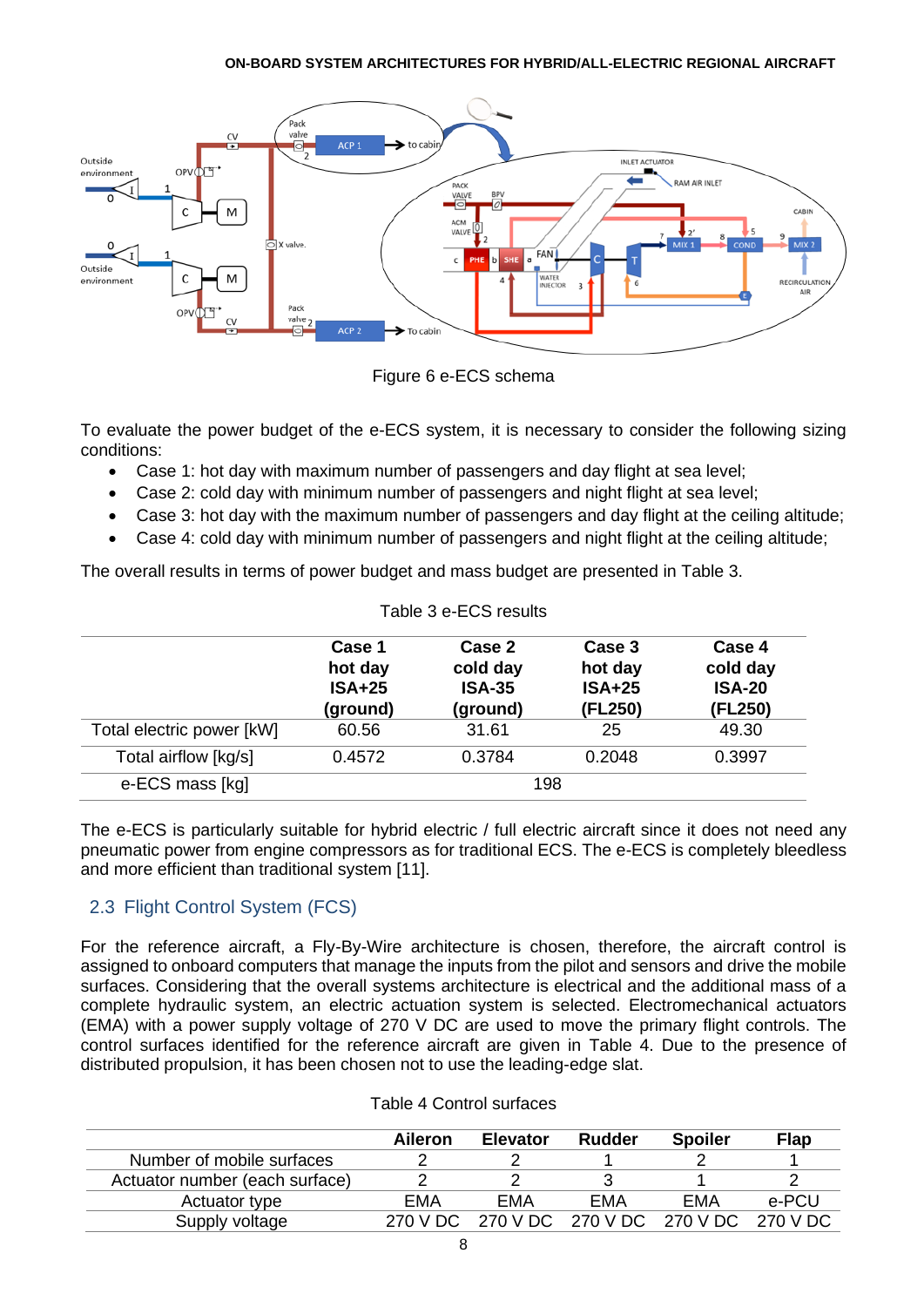<span id="page-6-0"></span>[Table 5](#page-6-0) shows the maximum power and weight for the single actuator for each mobile surface.

| <b>Surface</b> | <b>Actuator power [kW]</b> | <b>Actuator mass [kg]</b> |
|----------------|----------------------------|---------------------------|
| Aileron        | 1.57                       | 12.04                     |
| Elevator       | 0.59                       | 4.66                      |
| Rudder         | 3.37                       | 11.91                     |
| Spoiler        | 1.10                       | 5.91                      |
| Flaps          | 1.53                       | 29.54                     |

Table 5 Actuator power and mass

The mass of the single actuator has been statistically determined. In addition, it is necessary to consider the mass of the actuator cables and the kinematic lines of the flaps. The total mass of the FCS system is 445 kg.

## 2.4 Landing gear system

The landing gear is a system subjected to considerable mechanical stress. In this preliminary phase, the structure of the landing gear will not be designed in detail. Once again, the requirement that drives the system design is the all-electric configuration. It is assumed to use EMA with a power supply voltage of 270 V DC for retraction/extraction, braking and steering system. The structure of the landing gear is a tricycle with the main landing gear housed in the fuselage. The nose landing gear is equipped with a steering wheel to allow ground manoeuvres, however, only the main landing gear is equipped with a braking system. The electrical power required for the landing gear is shown in [Table 6.](#page-6-1)

Table 6 landing gear power budget

|                     | <b>Retraction Steering Braking</b> |      |        |
|---------------------|------------------------------------|------|--------|
| Electric power [kW] | 5.58                               | 0.39 | - 3.35 |

<span id="page-6-1"></span>The weight of the landing gear has been statistically determined.

## 2.5 Other user systems

All other onboard systems, by their nature, are already supplied by electric power. For this study, they are not described but are considered for the design of the electrical system. In particular, the other OBS considered to evaluate the power budget and mass budget are:

- avionic system;
- fuel system;
- equipment & furnishing;
- fire protection system;
- light;
- oxygen;
- water/waste.

## **3. Electric Power Generation and Distribution System (EPGDS) and global results**

The Electric Power Generation and Distribution System (EPGDS) is an essential system of the aircraft. Following the requirement of all-electric OBS, the electrical system is the only one to supply and distributes power. The electrical system must be sized according to the power budget derived for all other user systems and must be able to provide the necessary power to different users depending on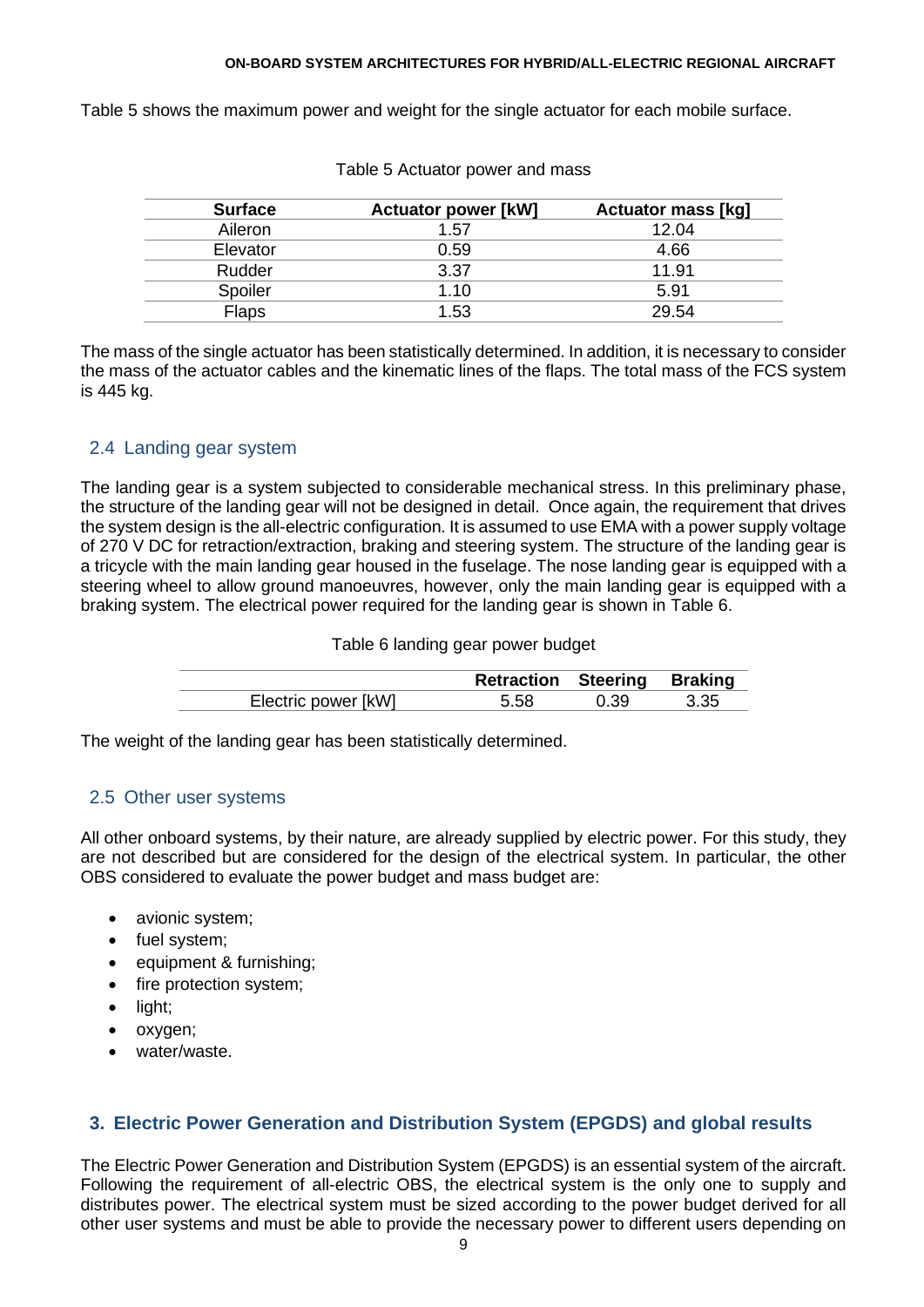the phase of the mission profile. Due to the design requirement of AEA architecture, the required electrical power is high and therefore it is convenient to choose a primary generation with high voltage. This allows containing the weights, both for the equipment used to generate and to transform the electric power. A primary generation was chosen at 270 V DC. In addition, given the absence of an APU installed onboard, the electrical system has the additional task of allowing the start of thermal engines.

<span id="page-7-0"></span>To size the main circuit, it is necessary to evaluate the maximum electrical power divided by supply voltage [\(Table 7\)](#page-7-0).

| $. 0.0018 + 0.00011 + 0.0011 + 0.00011 + 0.00011 + 0.00011 + 0.00011 + 0.00011 + 0.00011 + 0.00011 + 0.00011 + 0.00011 + 0.00011 + 0.00011 + 0.00011 + 0.00011 + 0.00011 + 0.00011 + 0.00011 + 0.00011 + 0.00011 + 0.00011 + 0.00011 + 0.00011 + 0.00$ |                                      |  |
|--------------------------------------------------------------------------------------------------------------------------------------------------------------------------------------------------------------------------------------------------------|--------------------------------------|--|
| Voltage                                                                                                                                                                                                                                                | <b>Maximum electrical power [kW]</b> |  |
| 270 V DC                                                                                                                                                                                                                                               | 101.00                               |  |
| 28 V DC                                                                                                                                                                                                                                                | 4.57                                 |  |

### Table 7 Electrical power budget

Being known the maximum power required by the bus at 270 V DC and the bus at 28 V DC, the weight of generators and converters is calculated. It is chosen to use two permanent magnet generators per thermal engine. [Table 8](#page-7-1) shows the results of the sizing of generators and converters.

#### Table 8 Electric generators and converters

<span id="page-7-1"></span>

| <b>Electric machines</b>      | <b>Numbers</b> | Mass [kg] | Power [kW] |
|-------------------------------|----------------|-----------|------------|
| Generator, 270 V DC PM        |                | 24.53     | 33.61      |
| $DC - DC$ converter (270V-to- |                | 4.56      | 2.28       |
| 28V)                          |                |           |            |

<span id="page-7-2"></span>A further element of the electrical system that must be sized is the energy storage system necessary to power the onboard systems in emergency condition and during the phases of the mission profile where the thermal engines are switched off (i.e. parking, pre-flight check). The results of the storage system sizing are given in [Table 9.](#page-7-2)

#### Table 9 Energy storage system

| <b>Battery packs</b>       |             |  |
|----------------------------|-------------|--|
| Technology                 | Lithium-ion |  |
|                            | battery     |  |
| Number of battery pack     |             |  |
| Voltage                    | 270 V DC    |  |
| Capacity (each pack) [kWh] | 2.5         |  |
| Mass (each pack) [kg]      | 31.25       |  |

<span id="page-7-3"></span>The length of electrical cables needed for the electrical system has been estimated. This estimate takes into account: the power of the generators, type of primary generation and geometry of the aircraft [7]. The main results are shown in [Table 10.](#page-7-3)

| <b>Cables</b>      |        |
|--------------------|--------|
| Total length [km]  | 28.417 |
| Mean diameter [mm] | 0.25   |
| Total mass [kg]    | 54.74  |

<span id="page-7-4"></span>[Table](#page-7-4) *11* are reported the masses of the electrical system divided between generation and distribution: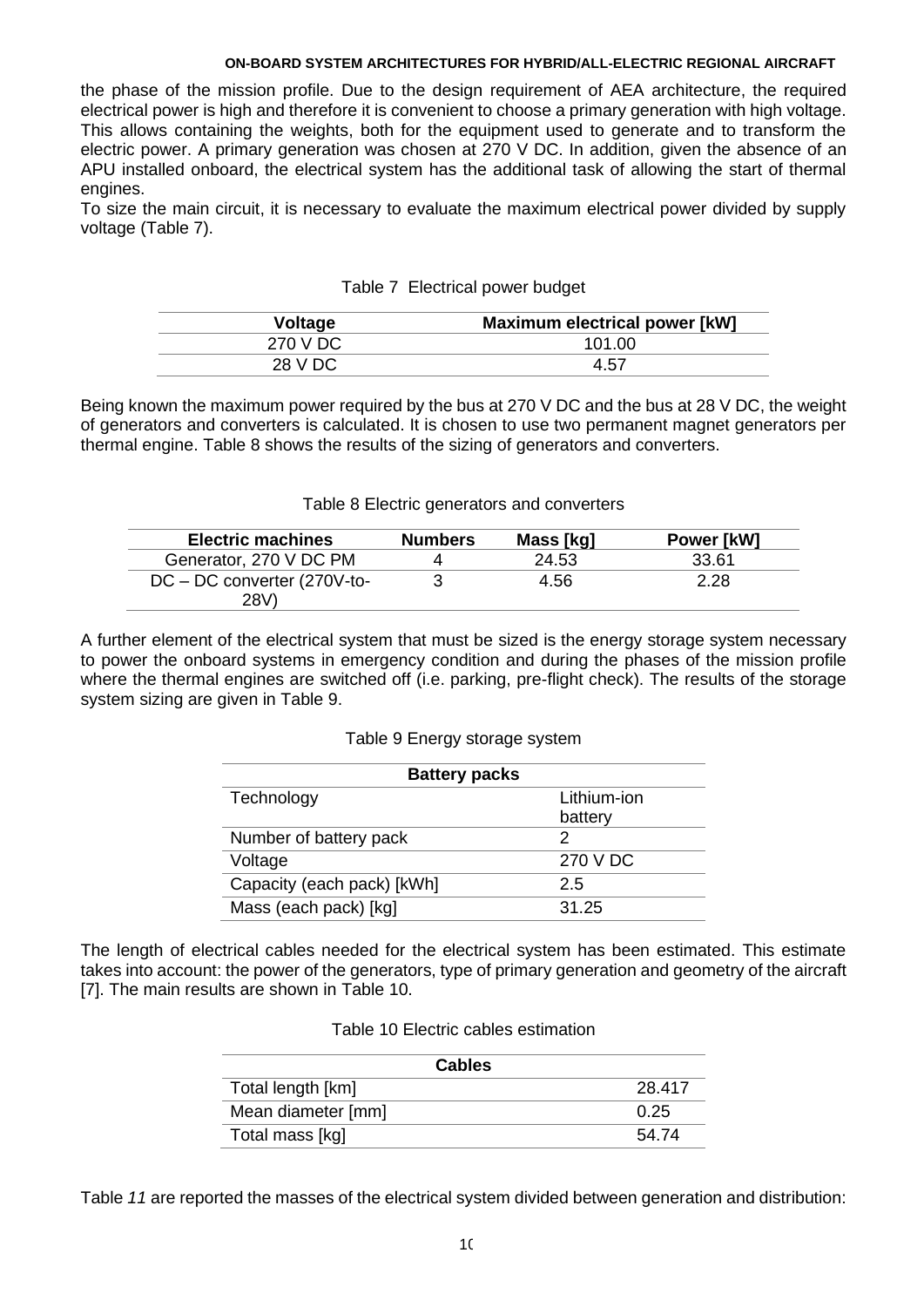| Electric system masses [kg] |        |
|-----------------------------|--------|
| Generation                  | 94.14  |
| <b>Distribution</b>         | 270.68 |
| <b>Total system mass</b>    | 368.83 |

#### Table 11 EPGDS total mass

### **3.1 Global results**

[Table 12](#page-8-0) shows the masses of all onboard systems. As usual, the Equipment & Furnishing, primarily, and the landing gear system, secondly, are the heaviest systems. In spite of the AEA architecture, the EPGDS is relatively lightweight because of the use of high voltage. [Figure 7](#page-9-0) shows the total mechanical power needed to supply the OBS. As can be seen, both the maximum and average mechanical power are reported. The maximum power is used for system sizing, instead, the average power is useful to calculate the fuel and electric energy consumption due to OBS. Both the e-ECS and IPS represents the most power demanding systems.

<span id="page-8-0"></span>

| Onboard systems mass breakdown [kg] |  |
|-------------------------------------|--|
| 358                                 |  |
| 445                                 |  |
| 116                                 |  |
| 198                                 |  |
| 41                                  |  |
| 803                                 |  |
| 1922                                |  |
| 27                                  |  |
| 101                                 |  |
| 35                                  |  |
| 57                                  |  |
| 369                                 |  |
| 4471                                |  |
|                                     |  |

Table 12 Onboard systems mass breakdown

### **4. Further improvement**

The results presented in the previous sections are obtained starting from the results of the aircraft preliminary design and performing the OBS sizing. However, to fully understand the effect of both the OBS sizing and the design choices, the aircraft and the propulsion system should be redesign according with the OBS results. In the framework of AGILE4.0 project (Towards cyber-physical collaborative aircraft development) [20], [21] a specific workflow is developing to integrate aircraft, propulsion and OBS design for hybrid electric aircraft (see [Figure 8\)](#page-9-1).

By means of this design workflow is possible to take into account of:

- OBS mass and power variation for different systems technologies.
- Effect on engine power and mass, in particular when the thermal engine has to supply power to the OBS during some or all mission phases.
- Influence on thermal engine efficiency of the power offtakes due to OBS and electric motors. The workflow is sensible to different quantity and typology of power offtakes for each OBS technology.
- Recalculation of aircraft performance and fuel consumption considering the new engine efficiency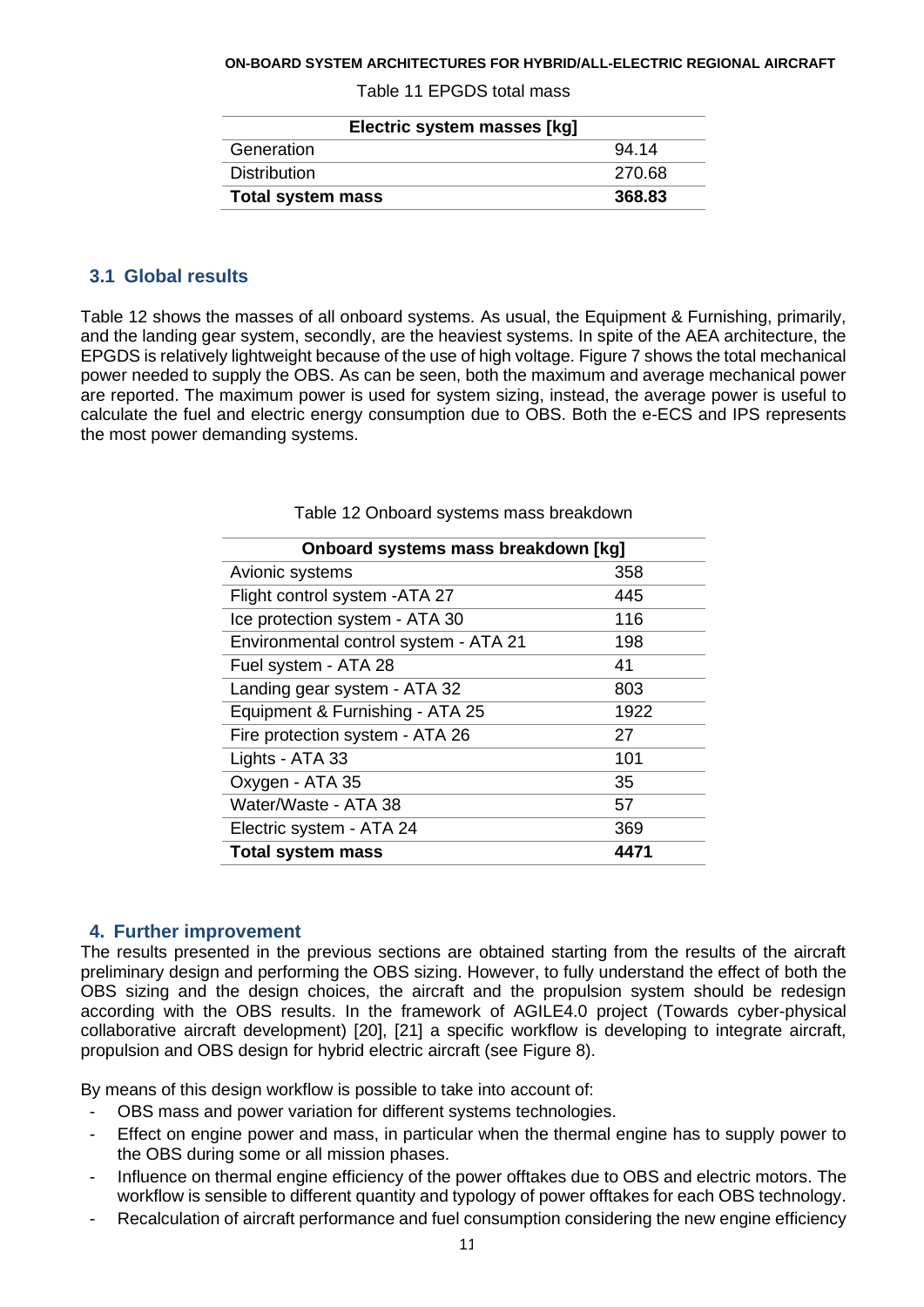in all mission profile phases.

- Redesign of the aircraft after changes of OBS, fuel and engine mass. The airframe mass takes into account for concentrated load due to distribute propulsion and tip engines.

Finally, compared with the activities carried out in PROSIB project, the future workflow will allow for Multi-Disciplinary Optimization (MDO) problem. In this way, the MDO workflow will be used to define the best electrification level for both propulsion system and OBS according to the aircraft typical mission.



Figure 7 Mechanical power offtake

<span id="page-9-0"></span>

<span id="page-9-1"></span>Figure 8 Future design workflow for aircraft, propulsion and OBS integrated design for hybrid electric aircraft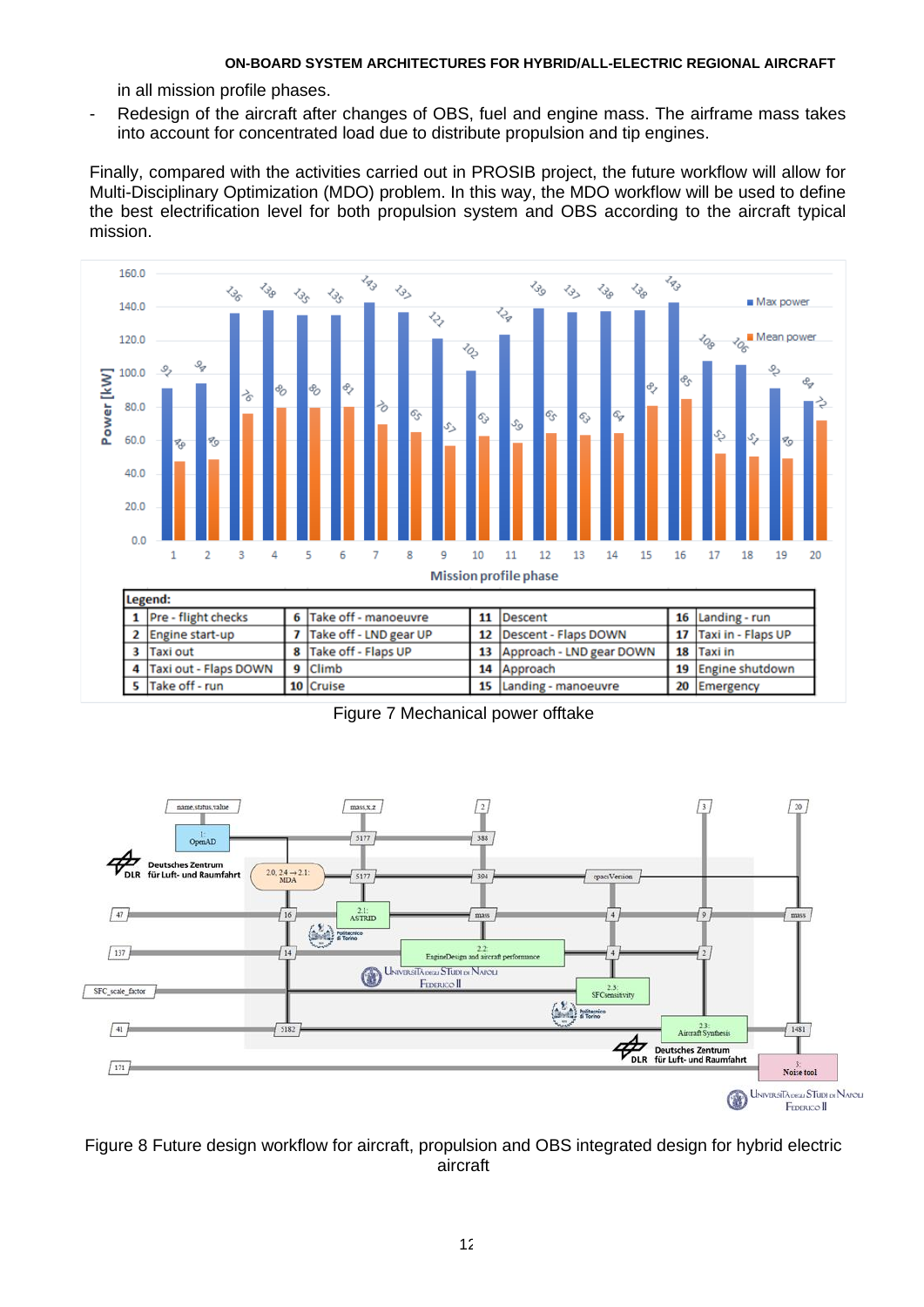# **5. Conclusions**

The selection of an OBS architecture for a hybrid electric regional aircraft is carried out in this paper. Specific OBS technologies are selected in order to better integrate the OBS with the new propulsion system. The bleedless technology is essential for full electric aircraft and beneficial for hybrid electric aircraft. This technology allows for the removal of bleed system that could not be present on full electric propulsion and could overload the downsized thermal engine of the hybrid electric propulsion. Above all, the OBS technology that allow for bleedless architectures are the e-ECS and the electrified IPS. Moreover, a general electrification of the OBS is valuable to increase OBS efficiency and to increase the compatibility and integration with the propulsion system. The removal of the hydraulic users and generation system is beneficial to reduce OBS mass and complexity avoiding the need for an additional power source.

Finally, a future enhancement of the present study is given by the integrated design of OBS, propulsion system and airframe. This will allow to better understand the influence of the different OBS technologies on engine and on the whole aircraft in order to define the optimal OBS architecture.

# **6. Contact Author Email Address**

Contact author email address: [marco.fioriti@polito.it](mailto:marco.fioriti@polito.it)

# **7. Copyright Statement**

The authors confirm that they, and/or their company or organization, hold copyright on all of the original material included in this paper. The authors also confirm that they have obtained permission, from the copyright holder of any third party material included in this paper, to publish it as part of their paper. The authors confirm that they give permission, or have obtained permission from the copyright holder of this paper, for the publication and distribution of this paper as part of the ICAS proceedings or as individual off-prints from the proceedings.

## **8. Acknowledgments**

The research presented in this paper has been performed in the framework of:

- National research PROSIB (PROpulsione e Sistemi IBridi per velivoli ad ala fissa e rotante Hybrid propulsion and systems for fixed and rotary wing aircraft)
- The AGILE 4.0 project (Towards cyber-physical collaborative aircraft development) and has received funding from the European Union Horizon 2020 Programme under grant agreement n◦ 815122.